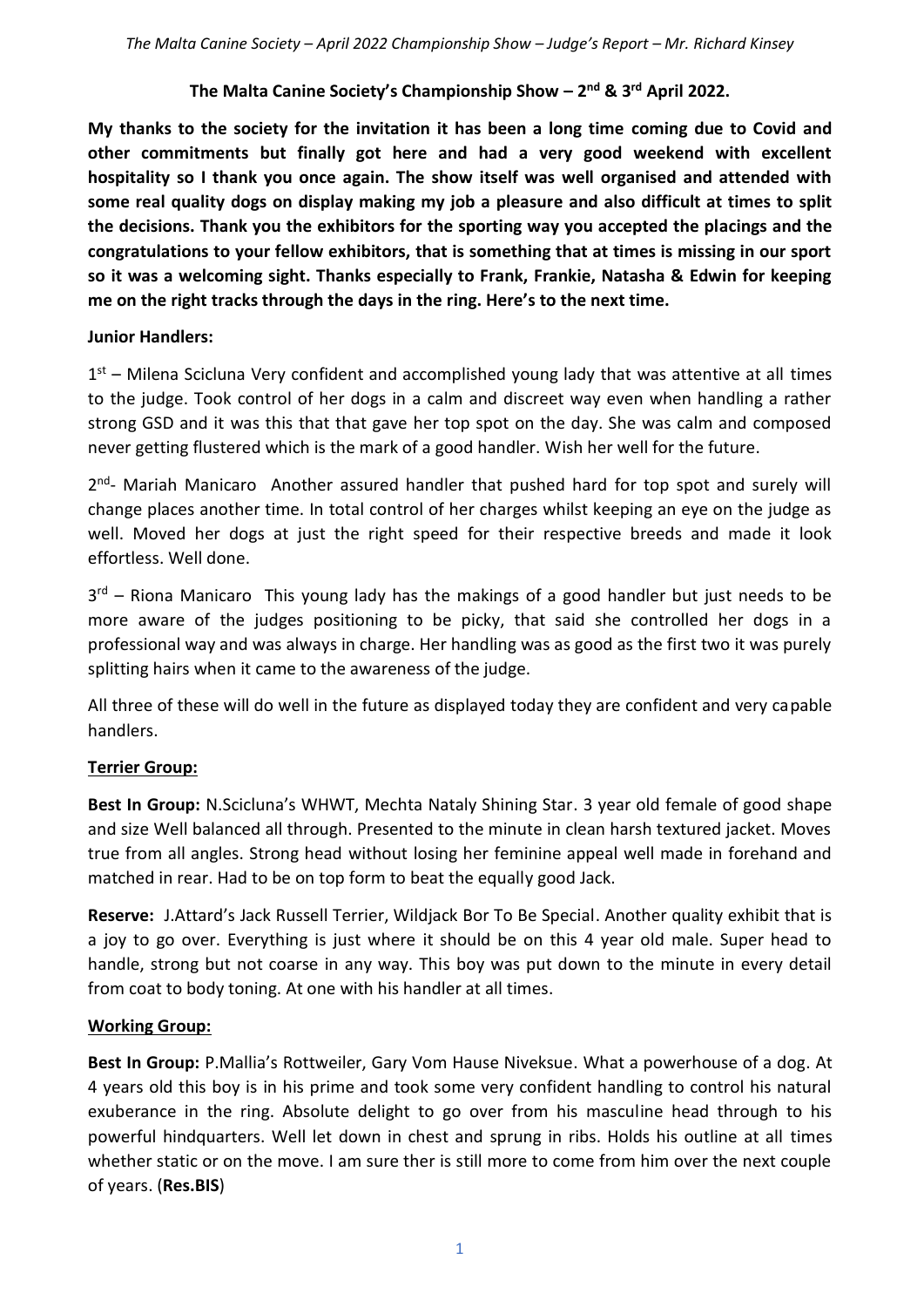**Reserve:** O.Manicaro's Border Collie, Manicaro Macey Just a year old the precocious young female is destined for bigger things as she matures on from todays showing. Well sculpted in head with a sparkle in her eyes that defies you to look away. Uses her ears well when alert. She has correct body proportions and angulation front and rear. Typical Border Collie movement head low and minimal foot lift with maximum ground coverage. Shown in the best of coats and muscle toning. A real future prospect for the breed.

**Best Junior Working**: K.Baldacchino Caruana's Samoyed, Samspring The Waterman Upstanding 2  $\frac{1}{2}$  year old female, full of breed type. Good head shape and size with typical Sammie "smile" that is characteristic of the breed. Well angulated in forehand with matching rear allowing the free and easy movement needed to herd the Reindeer. Super plush jacket of good texture covering a toned body. Another that has more to offer with time. (**Res.BJIS**).

**Reserve**: G.Mansueto's Boxer, Gleman Let It Rock 15 month old brindle female. Exudes breed type from her detailed head to her well angulated hindqaurters. Correct mouth with strong jaw and muzzle. Good length of neck into clean well placed shoulders and straight well boned legs. Enough in ribbing for her age and size. Moves cleanly in tune with her clever handler to show just how well made she is.

**Best Puppy Working**: O.Manicaro's Border Collie, Manicaro Macey See previous critique.

**Reserve**: Sammut & Formosa's Bullmastiff, Moonlight Shadow Big Ali Samforyosa What a stallion of a dog this boy is. There is no doubting his sex at all. Almost a year old and displaying all the attributes of an older dog. Strong, powerful head piece without being overdone in any department. Muscular neck of good length flowing cleanly into well laid shoulders and straight legs with the best of bone and tightest of feet. Well muscled all through allowing a sure footed movement in all directions. This is another that will make the top grade for certain.

# **Gundog Group:**

**Best In Group**: G.Borg's English Setter, Sh.Ch.Fairray Go Go Girl 6 year old female in her prime but still showing a clean pair of heels to many a younger exhibit on the day. Well defined in head with pleasing eye and expression. Correct mouth with good dentition and strong jaws. Well muscled in forehand, clean shoulders and strong straight limbs supported by the best of feet. Well let down in chest and sprung in ribs. Holds her topline firm at all times standing or on the move. Covers the ground easily with hard rear driving action. Shown in clean well presented jacket.

**Reserve**: N.Darmanin's Retriever (Golden), Reflextions Of Gold Cinderella Sturdy 3 ½ year old female that is strong all through yet oozes feminity. Good head to handle, mid eye colour with calm expression, strong jaws and dentition necessary for he breed. Powerful front assembly and corresponding quarters giving her a balanced shape and ability to stride out with good ground coverage. Shown in super coat condition.

**Best Junior Gundog**: K&S Vella's German Short Haired Pointer, Jogurt Z Czarnego Dworu Just 14 months old this young male has a lot to offer as he grows on. He is up to size and well balanced in body. Strong all male head, clean lines and good proportions. Moderate angulation fore and aft giving him the scope to move steadily and true but would prefer a cleaner hind action at times, that said in a bigger ring and more time to get into his stride that may change.

**Reserve:** R.Cordina's Labrador Retriever. Thunderstorm Hatchi 18 month old male of good breed type. Well proportioned in head with full clean dentition and strong jaws. Ample length of neck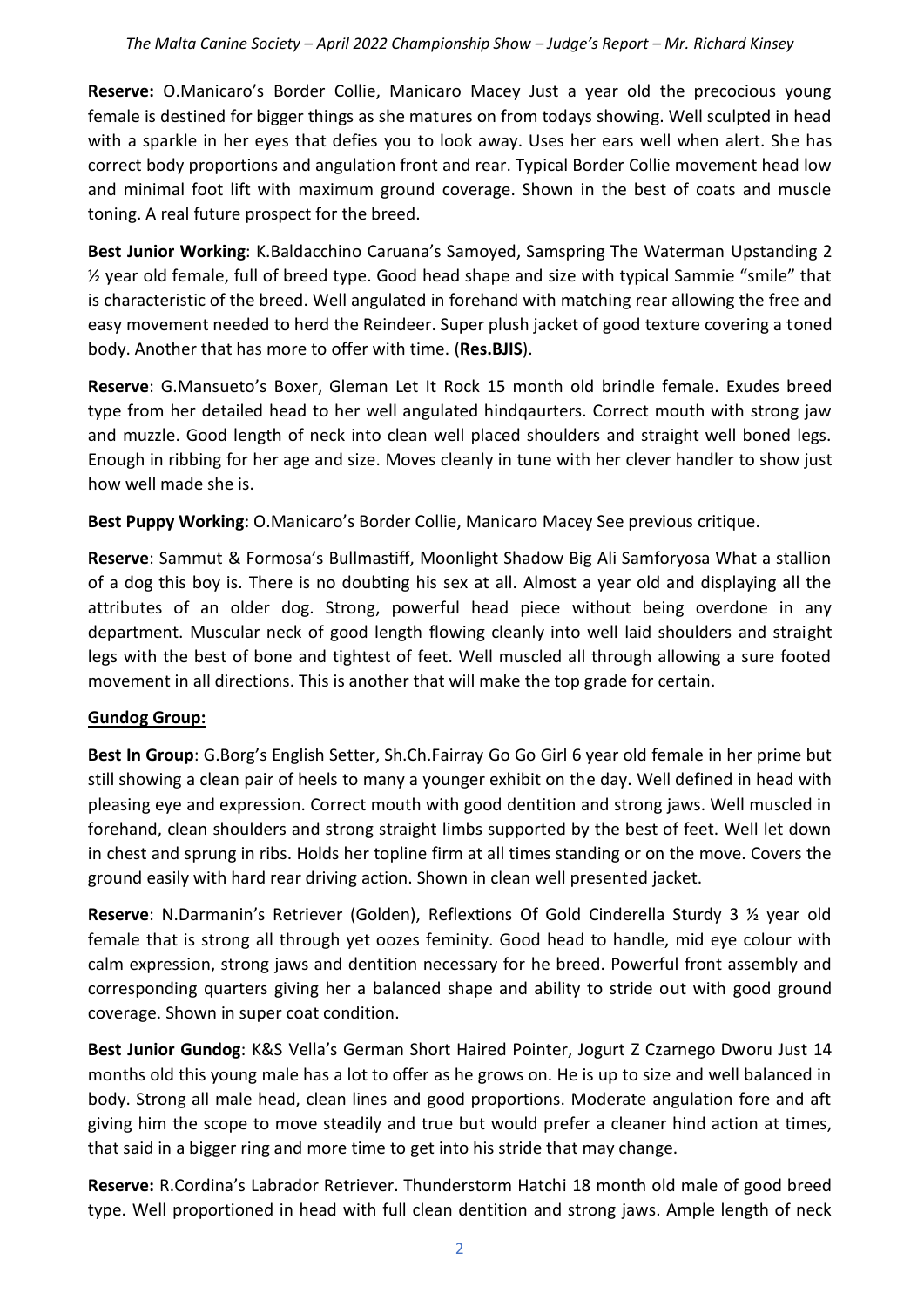into moderate forehand with strong well boned legs and tight feet. Just about the right amount of body covering all through. Defined in hindquarters giving him a powerful driving action on the move.

**Best Puppy Gundog**: K.Baldacchino Caruana's Cocker Spaniel, Haradwater Girl On Fire Just 6 months old this young lady has the world at her feet if she carries on in her development as she is today. Already strides out and back with real energy and positivity and comes to rest standing four square. Sweetest of heads in proportion to her body. Enough spring in rib for her age. Holds her topline firm at all times. One to look out for with time and maturity.

**Reserve**: B.Borg's Retriever (Golden), Olvinglay Double Seven Well made 11 month old female that took everything in her stride on the day and showed her socks off. Good head to handle being clean and well defined all over. Strong neck of good length easing into well placed shoulders and straight front. Needs a bit more spring in ribbing but this is just an age related thing and will come as she matures on. Steady and precise on the move showing good stride pattern. Well handled .

# **Toy Group:**

**Best In Group**: S.Bonett's Pomeranian, Ch. Ta Bonett Pom Terezita. What a little showgirl, rising 2 years old she is so together in all aspects. Sweetest of heads with dark expressive eyes and well set ears. Front assembly is spot on in terms of angles and toning and in complete balance with her rear assembly, allowing the jaunty brisk movement displayed on the day. Immaculately presented in coat and overall conditioning. In perfect harmony with her handler.

**Reserve:** O.Manicaro's CKCS, DJ Cookie Maradeco King. Another quality exhibit, similar age to the Pom this female never put a foot wrong and surely will swap places with her many times on other days. Strong well proportioned head without being overdone in any way. Muscular well angulated forehand, strong well boned legs and good feet. Well let down in chest and sprung in rib. Holds her topline firm at all times. Moves in unison with her handler.

**Best Junior Toy**: D.Ellul's Havanese, Alfredo James Pacino Just 13 months old this male exudes breed type and under his plush jacket there is a well made framework to build on as he matures. At the moment he still has his puppy jacket and it will take a while for his adult coat to be there. This is an observation not a criticism as it is only to be expected. Good head to handle, proportionate to his body and development. Very well placed shoulders and matching rear. Steady and sure on the move. Bigger and better things await this boy.

**Reserve**: S.Bonett's Pomeranian, Ta Bonett Pom Potte 13 month old male of good solid breed type that again must surely be a future star from todays showing. Well defined head lines with dark expressive eyes and well set ears. Very well angulated front and rear giving him a completely balance framework under his taut body. Displayed a sure footed movement being jaunty and true at the same time. Handled to get the best from him on the day.

**Best Puppy Toy**: M.Galea's Chinese Crested. Genius Zakhar. Upstanding 11 month old male that has a look of defiance that draws you to him. Superb head shape and size, dark well set eyes with gentle expression. Strong well angulated front assembly matched to perfection in his rear. Deep well let down chest, ample spring of ribbing. Body toning to die for in comparison to his size. Owned the ring with his powerful stride and clean footfall. **(Res.BPIS).**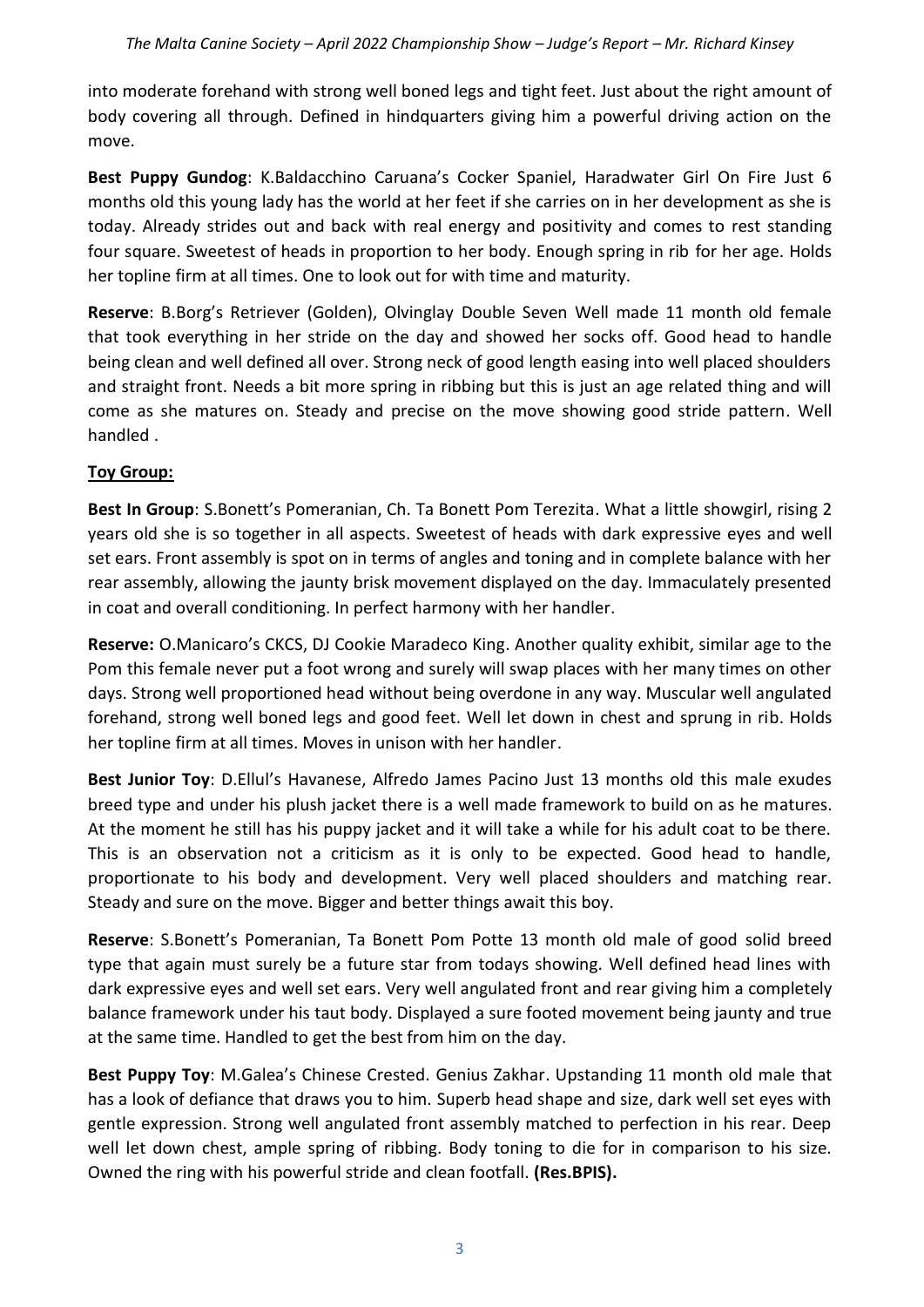**Reserve**: K&C.Galea's Pug, Gabra CK Unstoppable Louie, 10 month old well constructed fawn male. Very good detailing in head with large dark eyes and neat well set ears. Strong sturdy neck flowing into clean well laid shoulders and strongly boned legs. Well ribbed up and firm in topline with muscular back. Defined in quarters giving him the power to drive hard and display the "roll". Perfect twist in tail to complete the picture.

### **Hound Group:**

**Best In Group**: A&L.Hili's Dachshund L/h, Ch.Danadri Hurricane Golden Boot. My star of the day this red male rising 4 years old came into the ring and owned it from start to finish. His head is to die for being strong well chiselled and proportionate. His overall construction is from the top drawer being as close to the standard as possible. Deep well filled chest and prominent keel. Topline remains level thanks to his body toning. Comes into his own on the move where he covers the ground with style and consummate ease from all directions. Presented to the minute in gleaming red jacket to complete the picture. **(BIS).**

**Reserve**: O.Manicaro's Basenji, Ch. Manicaro Aaron. Another quality exhibit this 5 ½ year old male is a pleasure to go over from his chiselled head to his toned well angulated rear assembly. Well muscled in front with good shoulder placement and straight well boned limbs supported by tight feet. Well ribbed up, topline remains firm at all times. Moves with an assured stride and comes to rest standing four square.

**Best Junior Hound**: S.Sant's Beagle, Suwa's Jolly Marcie 17 month old tri female. Good head to handle, strong but in no way overdone. Well defined cheek and strong jaws. Neck of good length and muscular into moderate forehand assembly supported by well boned limbs and tight feet. Well ribbed for her age, holds her topline static or on the move thanks in part to her toned body. Covers the ground freely and true from any angle.

**Reserve**: E.Spagnol's Basenji, Thomareman Bailey 16 month old male. Well made under his taut body but on the day did not live up to his construction which was a pity because he has the framework there to do well he just needs to get it together at times. Well proportioned in head with clean planes and features. Balanced angulation front and rear. Well toned in body.

**Best Puppy Hound**: C.Axisa's Beagle, Mila Di Torrimpietra Sturdy solidly built female not quite a year old but so well balanced and schooled in the ring already. Strong head without losing her feminine appeal. Front construction is well angulated and muscular and this is mirrored in her hind quarters giving her the ability to stride out with positivity and precision in any direction. Deep well filled chest good spring and length of ribbing. Firm in back due to her musculature.

# **Utility Group:**

**Best In Group**: V.Gatt's Keeshond. Almazniy Istochnik Russkaya Zima Very promising female just 13 months old with the world at her feet if she carries on in her development as she is today. Super head shape and ratios, dark appealing eyes and ears set on well. Front assembly is very good for angles and muscle and is complimented by her equally good rear. All this put together meant that when she moves it is effortless and precise at all times. To complete the picture she was presented to perfection in hard clean jacket.

**Reserve:** S.Ebejer's Akita, Doctor Love Centurion Gladiator What an outstanding prospect this 9 month old male is. Everything is just where it should be and knits together so well to produce the whole. Super head shape and size, complete dentiton with powerful jaws. Well muscled neck of